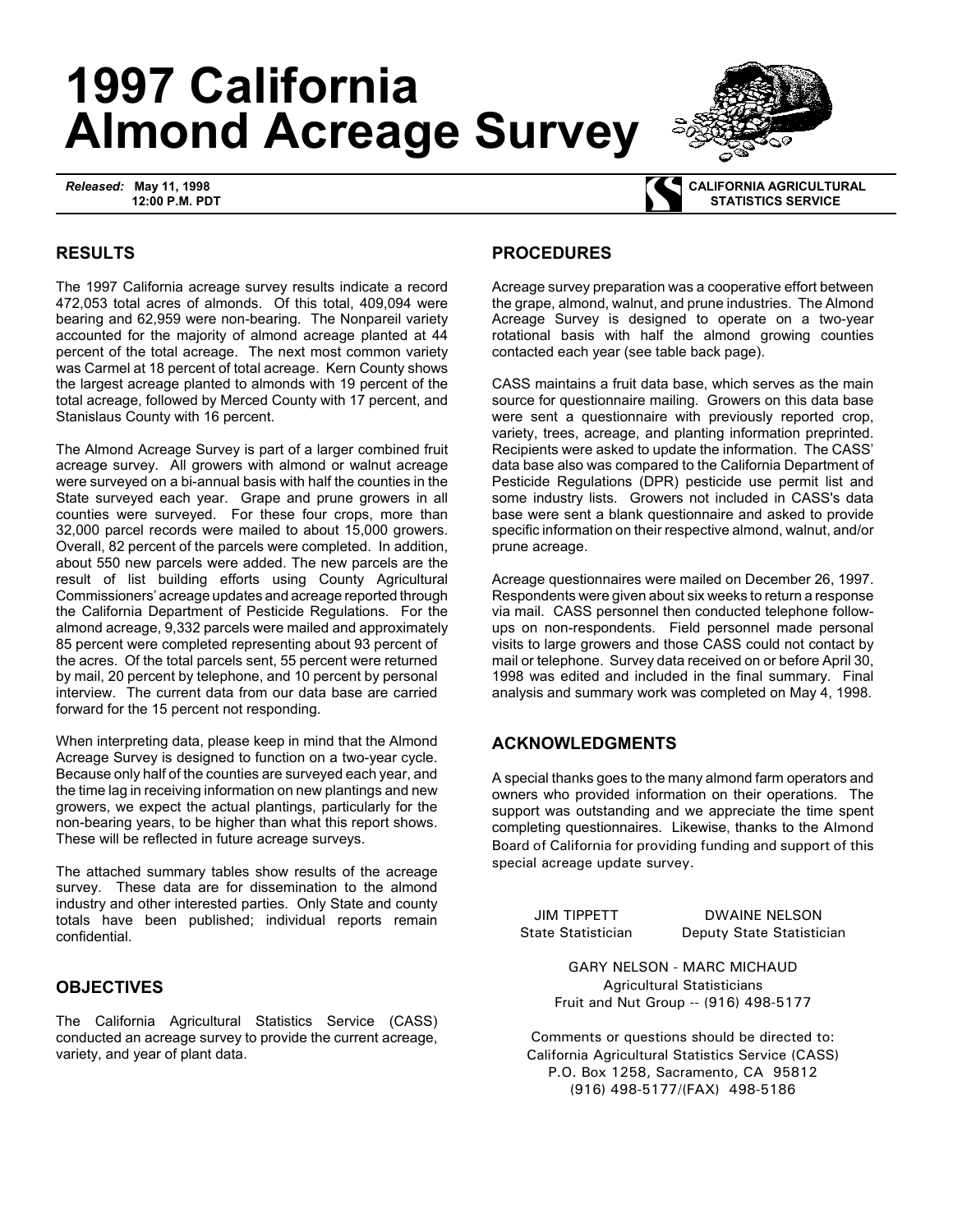|                        |                   |         |         |         |         |          |          |          | 1997 ALIWOND ACKEAGE BT COUNTT, BT TEAK FLANTED |         |          |          |          |          |          |         |
|------------------------|-------------------|---------|---------|---------|---------|----------|----------|----------|-------------------------------------------------|---------|----------|----------|----------|----------|----------|---------|
| County                 | 1968 &<br>Earlier | 1969    | 1970    | 1971    | 1972    | 1973     | 1974     | 1975     | 1976                                            | 1977    | 1978     | 1979     | 1980     | 1981     | 1982     | 1983    |
| <b>BUTTE</b>           | 4,707.1           | 704.0   | 1,023.9 | 185.2   | 630.1   | 1,097.2  | 1,628.7  | 763.9    | 811.6                                           | 149.9   | 738.4    | 1,155.2  | 2,364.0  | 2,754.2  | 1,913.3  | 785.9   |
| <b>CALAVERAS</b>       | 39.1              | 0.0     | 13.1    | 0.0     | 0.0     | 0.0      | 0.0      | 0.0      | 0.0                                             | 0.0     | 0.0      | 0.0      | 4.5      | 0.2      | 0.0      | 0.0     |
| <b>COLUSA</b>          | 3,551.8           | 169.0   | 137.1   | 39.5    | 277.1   | 201.6    | 123.7    | 110.1    | 155.8                                           | 26.4    | 181.1    | 189.0    | 1,518.9  | 1,256.4  | 1.144.2  | 283.8   |
| <b>CONTRA COSTA</b>    | 18.6              | 0.0     | 0.0     | 0.0     | 0.0     | 0.0      | 0.0      | 0.2      | 0.0                                             | 0.0     | 0.0      | 0.0      | 0.1      | 9.0      | 2.7      | 0.0     |
| <b>FRESNO</b>          | 826.5             | 59.0    | 307.1   | 298.0   | 576.7   | 1,311.0  | 2.480.6  | 1,962.5  | 855.3                                           | 458.5   | 415.0    | 1,572.7  | 2,922.3  | 4,900.4  | 1,870.4  | 627.7   |
| <b>GLENN</b>           | 1,269.1           | 167.4   | 57.4    | 371.7   | 19.8    | 407.4    | 1,286.9  | 755.7    | 71.0                                            | 26.7    | 270.4    | 1,394.6  | 1,004.7  | 1,332.5  | 899.8    | 249.8   |
| <b>KERN</b>            | 200.3             | 572.6   | 2,694.8 | 4,139.7 | 3,387.8 | 3,083.9  | 5,753.0  | 2,470.7  | 448.9                                           | 249.8   | 784.9    | 2,896.9  | 4,121.4  | 10,375.1 | 2,777.0  | 1,009.9 |
| <b>KINGS</b>           | 0.0               | 0.0     | 0.0     | 45.2    | 0.0     | 0.0      | 8.0      | 41.1     | 0.2                                             | 0.0     | 75.0     | 0.0      | 111.5    | 373.7    | 438.4    | 71.0    |
| LAKE                   | 1.0               | 0.0     | 0.0     | 0.0     | 0.0     | 0.0      | 0.0      | 0.0      | 0.0                                             | 0.0     | 0.4      | 0.0      | 0.0      | 0.0      | 0.0      | 0.0     |
| <b>LOS ANGELES</b>     | 1.0               | 0.0     | 0.0     | 0.0     | 0.0     | 0.0      | 0.0      | 0.0      | 0.0                                             | 0.0     | 0.0      | 0.0      | 0.0      | 0.0      | 0.0      | 0.0     |
| <b>MADERA</b>          | 2,212.7           | 77.0    | 684.1   | 468.1   | 605.1   | 686.2    | 1,152.9  | 1,721.4  | 477.0                                           | 133.5   | 1,454.8  | 2,044.5  | 3,135.6  | 2,927.9  | 3,513.4  | 820.4   |
| <b>MENDOCINO</b>       | 0.0               | 0.0     | 0.0     | 0.0     | 0.0     | 0.0      | 0.0      | 0.0      | 0.0                                             | 0.0     | 0.0      | 0.0      | 0.0      | 0.0      | 0.0      | 0.0     |
| <b>MERCED</b>          | 6,548.6           | 814.5   | 736.0   | 608.4   | 1,201.3 | 2,144.7  | 1,729.2  | 1,825.0  | 1,293.9                                         | 1,114.4 | 3,067.3  | 5,683.3  | 6,581.5  | 4,755.1  | 3,722.8  | 1,480.5 |
| <b>PLACER</b>          | 50.1              | 0.0     | 0.0     | 0.0     | 0.0     | 0.0      | 0.0      | 0.0      | 0.0                                             | 0.0     | 0.0      | 0.0      | 0.0      | 0.0      | 0.0      | 0.0     |
| <b>RIVERSIDE</b>       | 1.1               | 0.0     | 0.0     | 0.0     | 0.0     | 0.0      | 0.6      | 0.0      | 5.1                                             | 0.4     | 0.8      | 0.2      | 0.0      | 0.0      | 0.0      | 0.0     |
| <b>SACRAMENTO</b>      | 1.5               | 0.0     | 0.0     | 0.0     | 0.0     | 0.0      | 0.0      | 0.0      | 0.0                                             | 0.0     | 0.0      | 0.0      | 0.0      | 0.0      | 0.0      | 0.0     |
| <b>SAN BENITO</b>      | 0.6               | 0.0     | 0.0     | 0.0     | 0.0     | 0.0      | 0.0      | 0.0      | 0.0                                             | 0.0     | 0.0      | 0.0      | 0.0      | 0.0      | 0.0      | 0.0     |
| <b>SAN BERNARDINO</b>  | 0.0               | 0.0     | 0.0     | 0.0     | 0.0     | 0.0      | 0.0      | 0.0      | 0.0                                             | 0.0     | 0.4      | 0.0      | 0.0      | 0.0      | 0.0      | 34.4    |
| <b>SAN JOAQUIN</b>     | 4,597.0           | 274.5   | 574.1   | 463.1   | 541.4   | 512.7    | 1,281.2  | 1,190.0  | 659.9                                           | 509.5   | 1,325.1  | 1,923.8  | 1,918.3  | 2,825.9  | 1,156.5  | 782.2   |
| <b>SAN LUIS OBISPO</b> | 2,578.8           | 11.7    | 28.9    | 12.9    | 32.5    | 0.0      | 0.0      | 9.8      | 1.1                                             | 0.0     | 0.1      | 40.0     | 16.0     | 2.9      | 12.2     | 11.9    |
| <b>SANTA CLARA</b>     | 0.0               | 0.0     | 0.0     | 0.0     | 0.0     | 0.0      | 0.0      | 0.0      | 0.0                                             | 0.0     | 0.0      | 0.0      | 0.0      | 0.0      | 0.0      | 0.0     |
| <b>SHASTA</b>          | 2.7               | 0.0     | 0.0     | 0.0     | 0.0     | 0.0      | 0.0      | 0.6      | 0.0                                             | 0.0     | 0.0      | 0.0      | 0.0      | 0.0      | 0.0      | 0.0     |
| <b>SOLANO</b>          | 558.6             | 0.0     | 33.0    | 8.0     | 7.9     | 0.0      | 32.0     | 44.1     | 11.1                                            | 7.6     | 4.1      | 0.0      | 1.3      | 6.0      | 39.9     | 0.0     |
| SONOMA                 | 0.0               | 0.0     | 0.0     | 0.0     | 0.0     | 0.0      | 0.0      | 0.0      | 0.0                                             | 0.0     | 0.0      | 0.0      | 0.0      | 0.0      | 0.0      | 0.0     |
| <b>STANISLAUS</b>      | 5.228.2           | 730.9   | 1.379.9 | 748.8   | 1.767.6 | 2,359.2  | 2,183.6  | 2,086.6  | 1.538.2                                         | 2.072.8 | 3,434.1  | 5,653.3  | 4,080.1  | 4,264.4  | 3,618.6  | 1,411.2 |
| <b>SUTTER</b>          | 1,156.4           | 46.8    | 47.0    | 4.6     | 13.5    | 138.1    | 113.8    | 152.1    | 23.3                                            | 48.1    | 107.5    | 145.6    | 121.1    | 88.7     | 73.8     | 33.7    |
| <b>TEHAMA</b>          | 346.8             | 0.0     | 13.1    | 0.0     | 98.5    | 248.3    | 16.4     | 187.8    | 0.0                                             | 42.8    | 1.5      | 71.4     | 744.8    | 1.041.6  | 848.5    | 134.0   |
| <b>TULARE</b>          | 157.8             | 0.0     | 0.0     | 0.0     | 178.6   | 39.1     | 545.1    | 218.5    | 101.0                                           | 0.0     | 345.9    | 477.4    | 747.4    | 1,340.2  | 510.4    | 430.9   |
| <b>YOLO</b>            | 1,813.2           | 25.9    | 145.7   | 33.5    | 46.3    | 47.5     | 52.1     | 14.8     | 33.3                                            | 41.0    | 107.4    | 41.1     | 115.7    | 214.1    | 176.1    | 1,065.7 |
| <b>YUBA</b>            | 331.7             | 0.0     | 61.4    | 1.2     | 8.0     | 68.7     | 61.0     | 169.0    | 0.0                                             | 38.1    | 19.3     | 9.1      | 47.4     | 44.4     | 9.8      | 13.0    |
| <b>STATE TOTAL</b>     | 36,200.3          | 3,653.3 | 7,936.6 | 7,427.9 | 9,392.2 | 12,345.6 | 18,448.8 | 13,723.9 | 6,486.7                                         | 4,919.5 | 12,333.5 | 23,298.1 | 29,556.6 | 38,512.7 | 22,727.8 | 9,246.0 |

**1997 ALMOND ACREAGE BY COUNTY, BY YEAR PLANTED**

 $\overline{c}$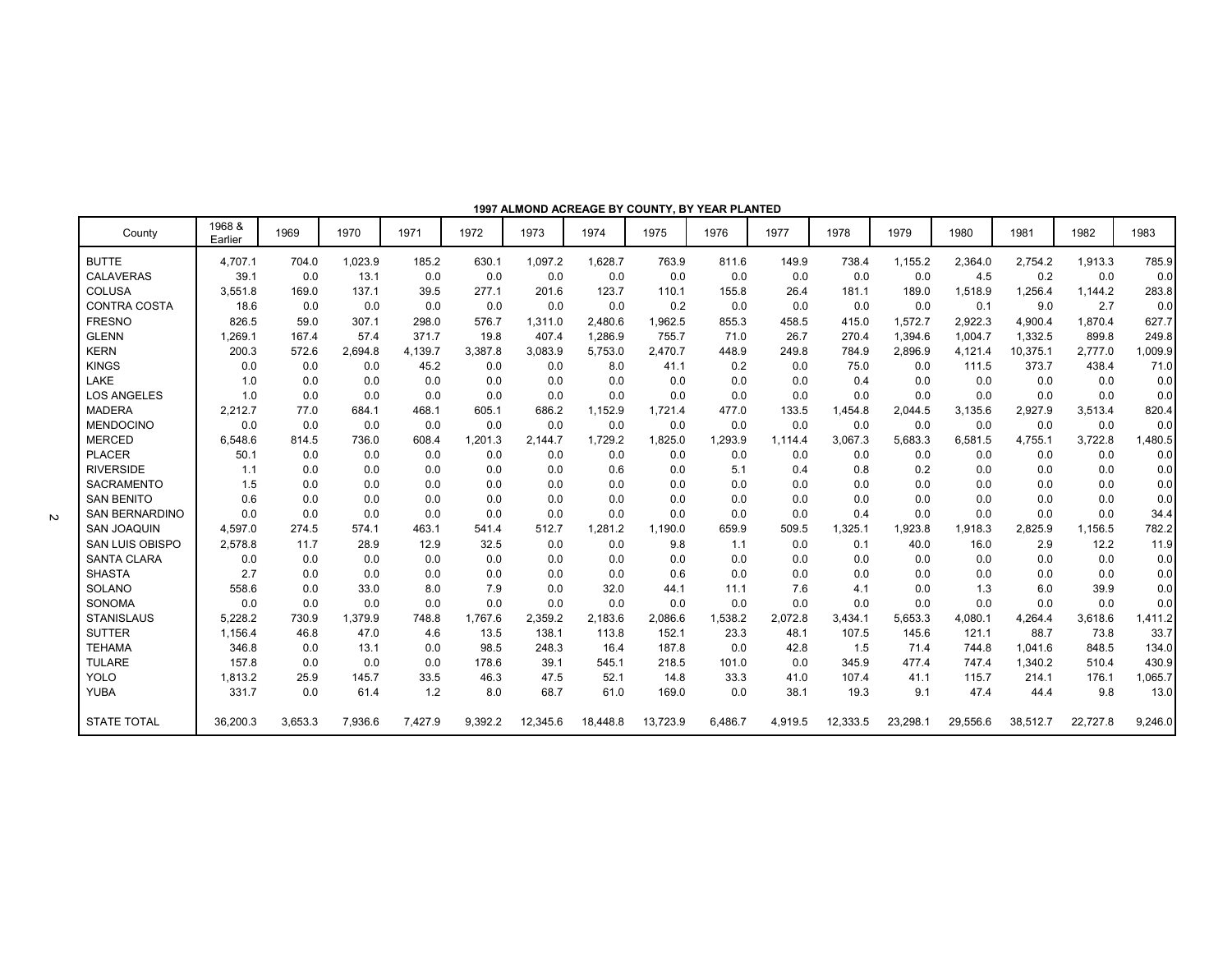|                        |         |         |         |         |          |          |          |          |          |          |          |          |          |          |           | Acres Standing in 1997 a/ |           |
|------------------------|---------|---------|---------|---------|----------|----------|----------|----------|----------|----------|----------|----------|----------|----------|-----------|---------------------------|-----------|
| County                 | 1984    | 1985    | 1986    | 1987    | 1988     | 1989     | 1990     | 1991     | 1992     | 1993     | 1994     | 1995     | 1996     | 1997     | Bearing   | Non-<br>Bearing           | Total     |
| <b>BUTTE</b>           | 549.2   | 1.116.0 | 751.3   | 328.6   | 617.9    | 417.1    | 1,115.2  | 479.3    | 1.267.4  | 937.3    | 1.357.9  | 1.954.1  | 3,054.9  | 909.9    | 30,349.8  | 5,918.9                   | 36,268.7  |
| <b>CALAVERAS</b>       | 0.0     | 0.0     | 0.0     | 0.0     | 0.0      | 0.0      | 0.0      | 0.0      | 0.0      | 0.0      | 0.0      | 0.0      | 0.0      | 0.0      | 56.9      | 0.0                       | 56.9      |
| <b>COLUSA</b>          | 357.7   | 374.1   | 292.0   | 151.2   | 531.2    | 748.7    | 765.9    | 146.9    | 72.4     | 92.4     | 357.9    | 319.5    | 154.7    | 116.7    | 13,255.9  | 590.9                     | 13,846.8  |
| <b>CONTRA COSTA</b>    | 18.6    | 0.0     | 3.0     | 0.0     | 0.0      | 0.0      | 0.0      | 0.0      | 2.5      | 1.0      | 0.0      | 0.0      | 0.4      | 0.0      | 55.7      | 0.4                       | 56.1      |
| <b>FRESNO</b>          | 737.4   | ,335.5  | 1,361.4 | 1,743.0 | 2,945.8  | 2,296.8  | 5,185.1  | 943.3    | 1,154.7  | 2,422.7  | 2,710.3  | 2,995.5  | 1,561.8  | 1,570.9  | 44,279.7  | 6,128.2                   | 50,407.9  |
| <b>GLENN</b>           | 445.7   | 234.4   | 81.4    | 142.7   | 1,182.5  | 1,061.3  | 835.6    | 271.8    | 493.2    | 539.5    | 1,765.3  | 1,930.0  | 1,041.7  | 314.4    | 16,638.3  | 3,286.1                   | 19,924.4  |
| <b>KERN</b>            | 646.6   | 815.8   | 771.7   | 1,010.9 | 2,131.0  | 4,516.9  | 3,568.0  | 1,913.4  | 1,266.4  | 5,260.8  | 5,801.8  | 7,382.2  | 4,932.1  | 3,276.8  | 72,670.0  | 15,591.1                  | 88,261.1  |
| <b>KINGS</b>           | 0.0     | 2.5     | 100.1   | 19.0    | 22.7     | 101.6    | 21.5     | 479.6    | 0.0      | 143.6    | 92.0     | 124.7    | 16.0     | 0.0      | 2,146.7   | 140.7                     | 2,287.4   |
| LAKE                   | 0.0     | 0.0     | 0.0     | 0.0     | 0.0      | 0.0      | 0.0      | 0.0      | 0.0      | 0.0      | 0.0      | 0.0      | 0.0      | 0.0      | 1.4       | 0.0                       | 1.4       |
| <b>LOS ANGELES</b>     | 0.0     | 0.0     | 0.0     | 0.0     | 0.0      | 0.0      | 0.0      | 0.0      | 0.0      | 0.0      | 0.0      | 0.0      | 0.0      | 0.0      | 1.0       | 0.0                       | 1.0       |
| <b>MADERA</b>          | 1,401.9 | 1,368.2 | 833.5   | 748.0   | 1,384.8  | 1,742.9  | 1,104.0  | 1,193.1  | 567.1    | 1,126.8  | 1,656.4  | 2,168.4  | 1,384.5  | 541.6    | 35,241.3  | 4,094.5                   | 39,335.8  |
| <b>MENDOCINO</b>       | 0.0     | 0.0     | 0.0     | 0.0     | 0.0      | 0.0      | 0.0      | 0.0      | 0.0      | 0.0      | 0.0      | 0.0      | 0.0      | 0.0      | 0.0       | 0.0                       | 0.0       |
| <b>MERCED</b>          | 2,493.9 | 1,554.8 | 1,051.9 | 2,095.3 | 2,169.4  | 3,149.0  | 3,039.2  | 2,937.8  | 2,644.7  | 2,243.0  | 4,141.2  | 3,933.9  | 2,813.0  | 1,683.6  | 70,826.7  | 8,430.5                   | 79,257.2  |
| <b>PLACER</b>          | 0.0     | 0.0     | 0.0     | 0.0     | 0.0      | 0.0      | 0.0      | 0.0      | 0.0      | 0.0      | 0.0      | 0.0      | 0.0      | 0.0      | 50.1      | 0.0                       | 50.1      |
| <b>RIVERSIDE</b>       | 0.0     | 0.0     | 0.2     | 0.0     | 0.0      | 0.9      | 0.0      | 0.0      | 0.0      | 0.0      | 0.0      | 0.0      | 0.0      | 0.0      | 9.3       | 0.0                       | 9.3       |
| <b>SACRAMENTO</b>      | 0.0     | 0.0     | 108.8   | 0.0     | 0.0      | 0.0      | 0.0      | 0.0      | 0.0      | 0.0      | 0.0      | 0.0      | 0.0      | 0.0      | 110.3     | 0.0                       | 110.3     |
| <b>SAN BENITO</b>      | 0.0     | 0.0     | 0.0     | 0.0     | 0.0      | 0.0      | 0.0      | 0.0      | 0.0      | 0.0      | 0.0      | 0.0      | 0.0      | 0.0      | 0.6       | 0.0                       | 0.6       |
| <b>SAN BERNARDINO</b>  | 0.1     | 0.0     | 0.0     | 0.0     | 0.0      | 0.0      | 0.0      | 0.0      | 0.0      | 0.0      | 0.0      | 0.0      | 0.0      | 0.0      | 34.9      | 0.0                       | 34.9      |
| <b>SAN JOAQUIN</b>     | 613.6   | 700.7   | 635.4   | 1.019.9 | 982.6    | 800.7    | 1.187.2  | 449.3    | 1.164.2  | 1,363.8  | 1.135.8  | 1.663.1  | 1.972.2  | 808.9    | 30,588.4  | 4,444.2                   | 35,032.6  |
| <b>SAN LUIS OBISPO</b> | 0.0     | 0.0     | 0.0     | 0.0     | 3.0      | 0.0      | 5.8      | 0.0      | 0.0      | 0.0      | 0.0      | 0.1      | 0.0      | 0.3      | 2,767.6   | 0.4                       | 2,768.0   |
| <b>SANTA CLARA</b>     | 0.0     | 0.0     | 0.0     | 0.0     | 0.0      | 0.0      | 0.2      | 0.0      | 0.0      | 0.0      | 0.0      | 0.0      | 0.0      | 0.0      | 0.2       | 0.0                       | 0.2       |
| <b>SHASTA</b>          | 0.0     | 0.0     | 0.0     | 0.0     | 0.0      | 0.0      | 0.0      | 0.0      | 0.0      | 0.0      | 0.0      | 0.0      | 0.0      | 0.0      | 3.3       | 0.0                       | 3.3       |
| <b>SOLANO</b>          | 0.0     | 0.0     | 0.0     | 0.6     | 0.2      | 49.0     | 8.7      | 0.0      | 0.0      | 0.0      | 22.7     | 100.4    | 56.8     | 22.4     | 834.8     | 179.6                     | 1,014.4   |
| <b>SONOMA</b>          | 0.0     | 0.0     | 0.0     | 0.0     | 0.0      | 0.0      | 0.0      | 0.0      | 0.0      | 0.0      | 0.0      | 0.0      | 13.8     | 0.0      | 0.0       | 13.8                      | 13.8      |
| <b>STANISLAUS</b>      | 1.743.3 | 1.876.1 | 995.6   | 1.982.7 | 2.631.7  | 1,876.5  | 2,267.6  | 2,218.7  | 2.071.7  | 2,730.3  | 2,814.1  | 4.100.1  | 3.025.8  | 3.080.6  | 65.765.8  | 10.206.5                  | 75,972.3  |
| <b>SUTTER</b>          | 128.6   | 72.5    | 147.2   | 35.0    | 97.4     | 111.9    | 78.6     | 96.5     | 25.0     | 139.1    | 122.6    | 141.5    | 153.8    | 20.7     | 3,368.5   | 316.0                     | 3,684.5   |
| <b>TEHAMA</b>          | 45.8    | 89.7    | 100.9   | 457.0   | 182.4    | 125.9    | 217.7    | 335.2    | 8.1      | 156.9    | 175.7    | 328.9    | 286.8    | 119.4    | 5,690.8   | 735.1                     | 6,425.9   |
| <b>TULARE</b>          | 326.8   | 62.0    | 4.6     | 154.4   | 398.5    | 161.1    | 367.7    | 298.9    | 662.9    | 526.2    | 596.6    | 509.4    | 697.3    | 706.4    | 8,652.0   | 1,913.1                   | 10,565.1  |
| <b>YOLO</b>            | 46.1    | 37.1    | 87.5    | 56.8    | 85.1     | 74.1     | 32.2     | 35.9     | 56.3     | 87.5     | 72.4     | 130.1    | 490.7    | 176.1    | 4,644.4   | 796.9                     | 5,441.3   |
| <b>YUBA</b>            | 13.6    | 0.0     | 43.2    | 12.7    | 40.5     | 0.8      | 0.6      | 54.0     | 2.5      | 0.0      | 0.0      | 0.0      | 171.6    | 0.0      | 1,050.0   | 171.6                     | 1,221.6   |
| <b>STATE TOTAL</b>     | 9,568.9 | 9,639.4 | 7,369.7 | 9,957.8 | 15.406.7 | 17,235.2 | 19,800.8 | 11.853.7 | 11.459.1 | 17.770.9 | 22,822.7 | 27,781.9 | 21,827.9 | 13.348.7 | 409.094.4 | 62.958.5                  | 472,052.9 |

**1997 ALMOND ACREAGE BY COUNTY, BY YEAR PLANTED (Continued)**

a/ Shaded area represents non-bearing years, 1995-97.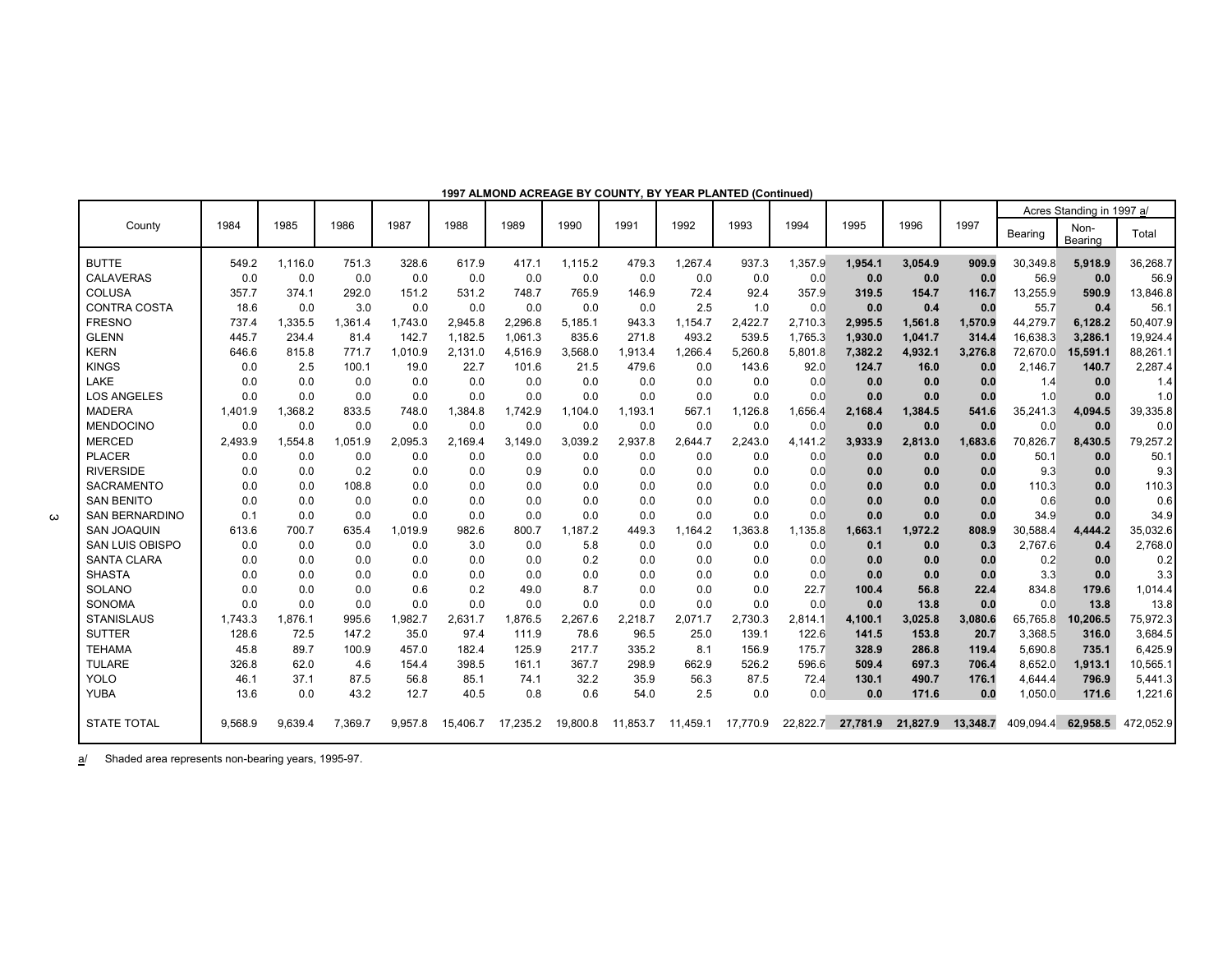| Variety                       | 1968 &<br>Earlier | 1969          | 1970           | 1971          | 1972          | 1973          | 1974           | 1975           | 1976           | 1977          | 1978           | 1979             | 1980               | 1981               | 1982             | 1983           |
|-------------------------------|-------------------|---------------|----------------|---------------|---------------|---------------|----------------|----------------|----------------|---------------|----------------|------------------|--------------------|--------------------|------------------|----------------|
| <b>ALDRICH</b>                | 20.1              | 0.0           | 0.0            | 0.0           | 0.0           | 0.0           | 0.0            | 5.0            | 0.0            | 7.8           | 6.2            | 0.0              | 8.0                | 0.0                | 2.6              | 3.7            |
| <b>BUTTE</b>                  | 68.7              | 10.0          | 5.7            | 18.6          | 18.8          | 2.7           | 23.2           | 33.9           | 82.6           | 12.5          | 53.2           | 213.6            | 590.1              | 1,187.1            | 925.7            | 399.1          |
| CARMEL                        | 287.6             | 23.8          | 142.7          | 163.7         | 650.6         | 1,567.2       | 2,151.1        | 2,105.8        | 1,149.3        | 932.8         | 2,608.5        | 5,752.8          | 6,861.7            | 9,561.0            | 6,387.5          | 2,961.4        |
| <b>CARRIONS</b>               | 0.0               | 0.0           | 0.0            | 0.0           | 0.0           | 0.0           | 0.0            | 0.0            | 15.2           | 12.8          | 0.0            | 3.8              | 84.4               | 62.5               | 10.7             | 23.4           |
| <b>CLAMPER</b>                | 0.0               | 0.0           | 0.0            | 0.0           | 0.0           | 0.0           | 0.0            | 0.0            | 0.0            | 0.0           | 0.0            | 0.0              | 0.0                | 0.0                | 40.7             | 0.0            |
| <b>DAVEY</b>                  | 180.1             | 0.0           | 0.0            | 0.7           | 0.0           | 0.0           | 0.0            | 23.0           | 0.0            | 0.0           | 0.0            | 13.0             | 0.0                | 0.0                | 0.0              | 0.0            |
| DOTTIE WON                    | 0.0               | 0.0           | 0.0            | 0.0           | 0.0           | 0.0           | 0.0            | 0.0            | 0.0            | 0.0           | 1.5            | 20.0             | 8.5                | 0.2                | 10.3             | 4.3            |
| <b>DRAKE</b>                  | 523.9             | 0.0           | 0.2            | 2.2           | 0.3           | 3.2           | 0.6            | 22.2           | 6.8            | 0.0           | 0.0            | 20.0             | 0.3                | 0.0                | 2.7              | 0.0            |
| <b>EARLY MISSION</b>          | 0.0               | 0.0           | 27.5           | 0.0           | 39.7          | 15.1          | 0.0            | 0.0            | 0.0            | 2.0           | 2.8            | 5.7              | 0.5                | 16.9               | 0.0              | 0.0            |
| <b>FRITZ</b>                  | 27.5              | 0.0           | 39.3           | 4.5           | 1.7           | 123.5         | 37.7           | 143.6          | 55.0           | 34.6          | 128.9          | 100.9            | 240.8              | 530.5              | 281.1            | 120.8          |
| <b>HARVEY</b>                 | 44.1              | 8.4           | 17.4           | 87.7          | 46.1          | 393.9         | 372.7          | 169.3          | 70.9           | 12.3          | 16.6           | 191.1            | 25.6               | 34.8               | 2.5              | 0.0            |
| <b>HASHAM</b>                 | 0.0               | 0.0           | 0.0            | 9.0           | 0.0           | 0.0           | 0.0            | 0.0            | 0.0            | 0.0           | 102.0          | 155.0            | 346.3              | 0.0                | 76.9             | 36.0           |
| IXL                           | 201.3             | 0.5           | 0.0            | 0.0           | 0.0           | 0.0           | 0.0            | 0.0            | 0.0            | 0.0           | 0.0            | 0.0              | 0.0                | 0.0                | 0.0              | 0.0            |
| <b>JEFFRIES</b>               | 0.0               | 0.0           | 0.0            | 0.0           | 0.0           | 0.0           | 22.0           | 0.0            | 0.0            | 0.0           | 23.8           | 88.0             | 73.2               | 337.1              | 0.1              | 0.0            |
| KAPAREIL                      | 33.0              | 5.0           | 0.5            | 1.0           | 10.7          | 0.0           | 0.0            | 3.0            | 0.3            | 44.6          | 36.6           | 0.7              | 77.4               | 18.3               | 26.2             | 0.0            |
| <b>LAWRENCE</b>               | 0.0               | 0.0           | 0.0            | 0.0           | 0.0           | 4.7           | 0.0            | 0.0            | 2.0            | 0.0           | 13.0           | 0.0              | 0.0                | 0.0                | 0.0              | 0.0            |
| <b>LE GRAND</b>               | 10.4              | 0.0           | 0.0            | 38.0          | 0.0           | 23.6          | 69.3           | 47.3           | 20.1           | 46.9          | 90.5           | 126.4            | 188.6              | 136.8              | 44.0             | 32.0           |
| <b>LIVINGSTON</b>             | 0.0               | 0.0           | 0.0            | 0.0           | 0.0           | 0.0           | 0.0            | 16.6           | 9.4            | 4.6           | 17.2           | 23.1             | 29.6               | 40.5               | 11.1             | 4.0            |
| <b>MERCED</b>                 | 1,904.8           | 349.8         | 926.3          | 868.1         | 1,108.8       | 815.0         | 1,162.5        | 341.1          | 194.4          | 95.1          | 184.3          | 304.0            | 162.5              | 85.2               | 7.9              | 14.2           |
| <b>MILO</b>                   | 0.0               | 0.0           | 0.0            | 0.0           | 0.0           | 8.5           | 0.0            | 69.5           | 0.0            | 0.0           | 0.0            | 13.0             | 0.0                | 0.0                | 0.0              | 0.0            |
| <b>MONO</b>                   | 0.0               | 0.0           | 0.0            | 19.1          | 36.6          | 32.8          | 125.3          | 81.5           | 78.0           | 28.1          | 92.7           | 166.6            | 169.0              | 43.8               | 64.3             | 24.1           |
| <b>MONTEREY</b>               | 49.3              | 1.0           | 0.0            | 0.0           | 0.0           | 0.0           | 17.1           | 36.5           | 15.2           | 9.5           | 60.8           | 249.3            | 656.5              | 572.2              | 1,090.3          | 379.2          |
| <b>MORLEY</b>                 | 0.0               | 0.0           | 0.0            | 0.0           | 0.0           | 0.0           | 0.0            | 0.0            | 0.0            | 0.0           | 0.0            | 1.3              | 0.0                | 5.0                | 0.0              | 0.0            |
| $N-43$                        | 0.0               | 0.0           | 0.0            | 0.0           | 0.0           | 0.0           | 0.0            | 0.0            | 0.0            | 0.0           | 0.0            | 0.0              | 57.2               | 0.0                | 0.0              | 0.0            |
| <b>NE PLUS ULTRA</b>          | 3.164.4           | 218.3         | 475.2          | 127.3         | 159.0         | 252.4         | 517.2          | 601.5          | 266.2          | 334.7         | 593.7          | 448.1            | 646.8              | 732.8              | 386.2            | 70.0           |
| <b>NONPAREIL</b>              | 20.434.0          | 2.055.7       | 4.545.2        | 4,565.4       | 5.646.9       | 7,050.5       | 10.578.8       | 7,314.5        | 3,279.7        | 2.378.5       | 6.306.7        | 11,212.3         | 12,831.4           | 17,053.1           | 8,540.7          | 3,237.7        |
| <b>NORMAN</b><br><b>PADRE</b> | 158.7             | 6.1           | 2.7<br>0.0     | 14.5          | 8.3           | 58.7          | 23.6           | 13.8           | 8.9            | 0.0           | 0.0            | 54.4             | 2.4                | 13.5               | 2.8              | 0.0<br>50.6    |
|                               | 3.3               | 0.0           |                | 0.0           | 0.4           | 0.0           | 0.0            | 0.0            | 5.0            | 45.1          | 0.0            | 0.0              | 0.4                | 0.0                | 14.9             |                |
| PEERLESS<br>PRICE CLUSTER     | 1.704.6<br>162.1  | 103.8<br>41.8 | 129.2<br>107.1 | 78.5<br>107.5 | 62.9<br>276.1 | 79.1<br>305.6 | 291.4<br>775.3 | 254.5<br>520.1 | 162.0<br>378.5 | 61.0<br>290.5 | 254.2<br>735.1 | 484.7<br>1,807.5 | 1.120.4<br>2,512.0 | 1.410.7<br>4,298.9 | 717.4<br>2.011.3 | 253.7<br>692.9 |
| <b>RUBY</b>                   | 118.7             | 13.3          | 11.3           | 44.8          | 38.1          | 15.2          | 9.2            | 115.7          | 97.9           | 42.0          | 28.0           | 273.7            | 423.2              | 405.8              | 571.4            | 227.4          |
| SAURET#1                      | 1.0               | 0.0           | 17.0           | 5.8           | 0.0           | 0.0           | 0.0            | 0.0            | 0.0            | 5.0           | 0.9            | 198.9            | 145.1              | 62.9               | 36.6             | 6.8            |
| SAURET#2                      | 1.0               | 0.0           | 0.0            | 1.6           | 2.5           | 0.0           | 0.0            | 0.0            | 4.0            | 5.0           | 23.5           | 148.9            | 170.0              | 35.6               | 14.9             | 0.0            |
| SAVANA                        | 0.0               | 0.0           | 0.0            | 0.0           | 0.0           | 0.0           | 0.0            | 0.0            | 0.0            | 0.0           | 0.0            | 1.6              | 0.0                | 5.0                | 0.0              | 0.0            |
| <b>SCHELETTER</b>             | 0.0               | 0.0           | 0.0            | 0.0           | 0.0           | 0.0           | 0.0            | 0.0            | 0.0            | 0.0           | 0.0            | 0.0              | 0.0                | 0.0                | 0.0              | 0.0            |
| SONORA                        | 3.5               | 0.0           | 0.0            | 0.0           | 0.0           | 0.0           | 0.0            | 0.0            | 0.0            | 0.0           | 0.0            | 0.0              | 1.0                | 2.0                | 2.1              | 0.0            |
| <b>TEXAS/MISSION</b>          | 5.728.2           | 556.3         | 995.8          | 986.4         | 995.2         | 1.070.6       | 1.781.0        | 1,258.7        | 412.1          | 430.5         | 692.4          | 863.9            | 1.696.8            | 1.586.7            | 1,185.2          | 565.8          |
| THOMPSON                      | 1.198.3           | 250.7         | 488.6          | 280.3         | 287.2         | 462.1         | 336.7          | 438.3          | 73.7           | 67.0          | 87.9           | 139.7            | 168.4              | 89.6               | 188.6            | 114.7          |
| TOKOYO                        | 3.8               | 0.0           | 0.0            | 3.0           | 2.3           | 29.4          | 90.4           | 67.5           | 49.5           | 0.7           | 56.6           | 72.5             | 90.0               | 55.1               | 24.6             | 0.0            |
| <b>WOOD COLONY</b>            | 8.8               | 0.0           | 0.0            | 0.0           | 0.0           | 0.0           | 0.0            | 0.0            | 0.0            | 0.0           | 0.0            | 0.3              | 22.5               | 0.0                | 2.9              | 0.0            |
| YOSEMITE                      | 0.0               | 0.0           | 0.0            | 0.0           | 0.0           | 31.2          | 27.1           | 36.1           | 37.6           | 15.2          | 41.1           | 91.3             | 106.0              | 59.9               | 24.6             | 11.0           |
| <b>ALL OTHERS</b>             | 159.1             | 8.8           | 4.9            | 0.2           | 0.0           | 0.6           | 36.6           | 4.9            | 12.4           | 0.7           | 74.8           | 52.0             | 40.0               | 69.2               | 19.0             | 13.2           |
| <b>VARIETY TOTAL</b>          | 36,200.3          | 3,653.3       | 7,936.6        | 7,427.9       | 9,392.2       | 12,345.6      | 18,448.8       | 13,723.9       | 6,486.7        | 4,919.5       | 12,333.5       | 23,298.1         | 29,556.6           | 38,512.7           | 22,727.8         | 9,246.0        |

**ALMOND ACREAGE AS OF 1997 -- VARIETIES AND AGE GROUPS -- STATE SUMMARYACREAGE PLANTED DURING YEARS SHOWN AND STANDING IN 1997**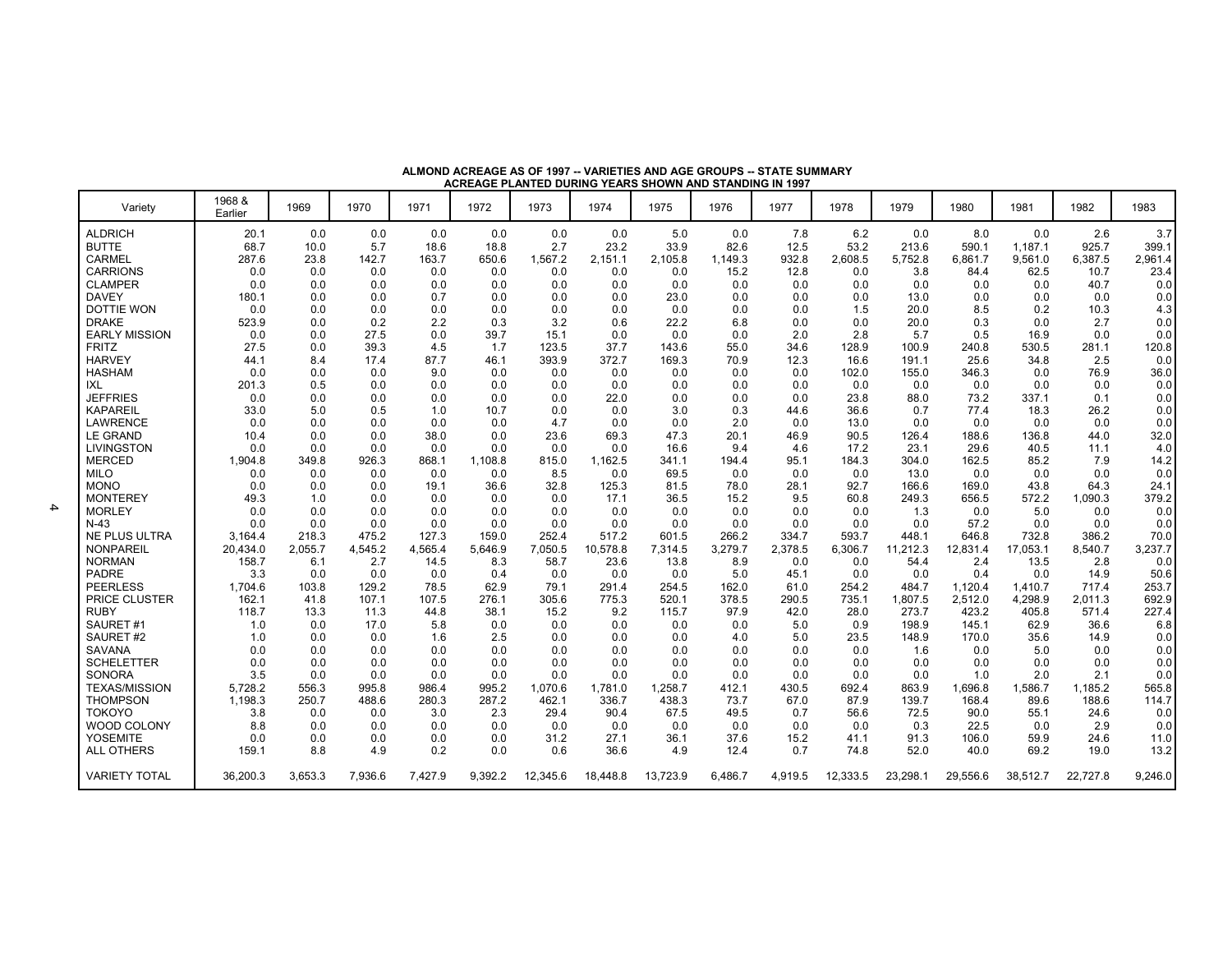|  |  | ALMOND ACREAGE AS OF 1997 -- VARIETIES AND AGE GROUPS -- STATE SUMMARY |  |  |
|--|--|------------------------------------------------------------------------|--|--|
|  |  | ACREAGE PLANTED DURING YEARS SHOWN AND STANDING IN 1997 (Continued)    |  |  |
|  |  |                                                                        |  |  |

|                                      |              |              |             |              |              |               |              |               |               |               |                 |               |               |              |                  | Acres Standing in 1997 a/ |                     |
|--------------------------------------|--------------|--------------|-------------|--------------|--------------|---------------|--------------|---------------|---------------|---------------|-----------------|---------------|---------------|--------------|------------------|---------------------------|---------------------|
| Variety                              | 1984         | 1985         | 1986        | 1987         | 1988         | 1989          | 1990         | 1991          | 1992          | 1993          | 1994            | 1995          | 1996          | 1997         | Bearing          | Non-<br>Bearing           | Total               |
| <b>ALDRICH</b>                       | 6.5          | 18.1         | 18.7        | 18.7         | 21.2         | 47.7          | 35.7         | 88.3          | 128.1         | 238.3         | 480.5           | 760.2         | 543.8         | 342.2        | 1,155.2          | 1.646.2                   | 2,801.4             |
| <b>BUTTE</b>                         | 365.6        | 276.3        | 246.9       | 718.6        | 1.104.7      | 1,332.8       | 2.101.8      | 1,873.1       | 1.648.0       | 2,302.0       | 3,168.7         | 5,285.8       | 3,995.7       | 2,754.9      | 18,784.0         | 12,036.4                  | 30,820.4            |
| <b>CARMEL</b>                        | 2,880.5      | 2,768.1      | 2,292.8     | 2,811.9      | 4,163.6      | 4,131.7       | 4,740.2      | 2,356.6       | 2,154.6       | 2,901.1       | 3,052.4         | 3,018.8       | 2,597.6       | 1,562.1      | 77,561.0         | 7,178.5                   | 84,739.5            |
| <b>CARRIONS</b><br><b>CLAMPER</b>    | 6.5          | 4.0<br>0.0   | 0.0<br>0.0  | 13.5<br>0.0  | 16.5         | 44.8          | 0.0<br>0.0   | 7.5<br>0.0    | 33.1<br>0.0   | 3.3<br>0.0    | 1.3<br>0.0      | 1.2<br>0.0    | 2.0           | 0.0          | 343.3<br>40.7    | 3.2                       | 346.5<br>40.7       |
| <b>DAVEY</b>                         | 0.0<br>0.0   | 0.0          | 0.0         | 0.0          | 0.0<br>5.3   | 0.0<br>0.0    | 0.0          | 0.0           | 0.0           | 0.0           | 0.0             | 0.0           | 0.0<br>0.0    | 0.0<br>0.0   | 222.1            | 0.0<br>0.0                | 222.1               |
| <b>DOTTIE WON</b>                    | 0.0          | 0.0          | 0.0         | 0.0          | 0.0          | 0.0           | 5.8          | 4.5           | 0.0           | 0.0           | 5.0             | 2.3           | 2.3           | 0.0          | 60.1             | 4.6                       | 64.7                |
| <b>DRAKE</b>                         | 0.0          | 9.0          | 7.8         | 0.0          | 0.7          | 0.0           | 0.7          | 2.7           | 0.0           | 0.0           | 0.0             | 0.0           | 0.8           | 0.0          | 603.3            | 0.8                       | 604.1               |
| <b>EARLY MISSION</b>                 | 20.0         | 0.0          | 7.5         | 0.3          | 12.1         | 5.3           | 1.0          | 0.0           | 0.0           | 3.8           | 3.5             | 19.5          | 6.0           | 0.8          | 163.7            | 26.3                      | 190.0               |
| <b>FRITZ</b>                         | 110.9        | 380.4        | 223.3       | 328.4        | 486.4        | 952.2         | 596.1        | 351.3         | 263.6         | 767.7         | 1,024.5         | 1,260.7       | 863.1         | 804.4        | 7,355.2          | 2,928.2                   | 10,283.4            |
| <b>HARVEY</b>                        | 4.0          | 4.4          | 6.5         | 0.0          | 0.0          | 8.2           | 18.2         | 0.9           | 0.0           | 9.9           | 1.6             | 7.7           | 2.2           | 0.0          | 1,547.1          | 9.9                       | 1,557.0             |
| <b>HASHAM</b>                        | 30.5         | 25.0         | 0.0         | 0.0          | 0.0          | 17.4          | 0.0          | 0.0           | 0.0           | 0.0           | 0.0             | 75.8          | 21.0          | 29.9         | 798.1            | 126.7                     | 924.8               |
| IXL                                  | 0.0          | 0.0          | 0.8         | 0.0          | 0.0          | 0.0           | 0.0          | 1.7           | 0.0           | 0.0           | 0.0             | 0.0           | 0.0           | 0.0          | 204.3            | 0.0                       | 204.3               |
| <b>JEFFRIES</b>                      | 0.0          | 0.0          | 0.0         | 32.6         | 0.0          | 0.0           | 0.0          | 0.0           | 0.0           | 0.0           | 0.0             | 0.0           | 0.0           | 0.0          | 576.8            | 0.0                       | 576.8               |
| <b>KAPAREIL</b>                      | 66.6         | 4.9          | 0.0         | 0.0          | 0.0          | 0.0           | 0.0          | 49.4          | 0.0           | 40.2          | 0.3             | 38.6          | 0.0           | 11.5         | 418.7            | 50.1                      | 468.8               |
| <b>LAWRENCE</b>                      | 0.0          | 0.0          | 0.0         | 0.0          | 0.0          | 0.0           | 0.0          | 0.0           | 0.0           | 0.0           | 0.0             | 0.0           | 23.0          | 0.0          | 19.7             | 23.0                      | 42.7                |
| <b>LE GRAND</b>                      | 0.0          | 35.0         | 0.0         | 5.0          | 0.0          | 0.0           | 0.0          | 8.0           | 0.0           | 0.0           | 3.3             | 0.0           | 0.0           | 0.2          | 925.2            | 0.2                       | 925.4               |
| <b>LIVINGSTON</b>                    | 0.0          | 0.0          | 9.0         | 9.5          | 37.6         | 23.9          | 54.4         | 75.0          | 13.0          | 16.6          | 76.4            | 206.9         | 133.1         | 93.0         | 471.5            | 433.0                     | 904.5               |
| <b>MERCED</b>                        | 50.6         | 24.3         | 16.7        | 21.6         | 11.9         | 18.9          | 38.5         | 11.9          | 13.3          | 76.0          | 9.9             | 48.4          | 51.1          | 26.5         | 8,817.6          | 126.0                     | 8,943.6             |
| <b>MILO</b>                          | 0.0          | 0.0          | 0.0         | 0.0          | 0.0          | 0.0           | 0.0          | 0.0           | 0.0           | 0.0           | 0.0             | 0.0           | 0.0           | 0.0          | 91.0             | 0.0                       | 91.0                |
| <b>MONO</b>                          | 164.7        | 21.8         | 32.3        | 22.9         | 5.0          | 20.2          | 7.5          | 28.3          | 0.2           | 0.0           | 0.0             | 0.0           | 0.0           | 0.0          | 1.264.8          | 0.0                       | 1,264.8<br>11,060.6 |
| <b>MONTEREY</b><br><b>MORLEY</b>     | 146.3<br>0.0 | 147.4<br>0.0 | 37.2<br>1.4 | 400.9<br>0.0 | 752.4<br>0.0 | 453.0<br>0.0  | 627.4<br>0.0 | 242.6<br>60.7 | 404.2<br>20.0 | 763.2<br>24.3 | 1,552.1<br>20.6 | 839.6<br>51.9 | 988.0<br>3.5  | 569.4<br>0.0 | 8,663.6<br>133.3 | 2,397.0<br>55.4           | 188.7               |
| $N-43$                               | 0.0          | 0.0          | 0.0         | 0.0          | 0.0          | 0.0           | 0.0          | 0.0           | 0.0           | 0.0           | 0.7             | 0.0           | 0.0           | 0.0          | 57.9             | 0.0                       | 57.9                |
| <b>NE PLUS ULTRA</b>                 | 119.6        | 63.8         | 14.1        | 66.0         | 89.1         | 34.5          | 130.9        | 26.6          | 24.5          | 79.1          | 85.5            | 111.9         | 85.7          | 16.5         | 9,727.5          | 214.1                     | 9,941.6             |
| <b>NONPAREIL</b>                     | 3.741.4      | 3,995.9      | 2,955.9     | 3,673.3      | 5,799.5      | 6,812.0       | 7,534.9      | 3,957.6       | 4,094.8       | 6,575.9       | 8,587.7         | 9,370.5       | 7,623.1       | 3,917.9      | 84,760.0         | 20,911.5                  | 205,671.5           |
| <b>NORMAN</b>                        | 0.0          | 0.0          | 0.0         | 12.7         | 0.0          | 0.0           | 0.0          | 0.0           | 2.3           | 1.8           | 0.0             | 1.0           | 0.0           | 0.0          | 385.2            | 1.0                       | 386.2               |
| <b>PADRE</b>                         | 3.4          | 21.6         | 49.5        | 223.4        | 298.0        | 492.6         | 932.4        | 876.0         | 626.5         | 1,058.2       | 1,493.2         | 2,886.0       | 1,797.1       | 1,433.1      | 6,194.5          | 6,116.2                   | 12,310.7            |
| <b>PEERLESS</b>                      | 263.0        | 422.5        | 183.4       | 157.1        | 249.7        | 220.0         | 225.5        | 68.8          | 155.9         | 153.9         | 259.9           | 227.1         | 270.4         | 70.6         | 9.527.8          | 568.1                     | 10,095.9            |
| <b>PRICE CLUSTER</b>                 | 856.7        | 943.3        | 854.1       | 511.4        | 782.5        | 822.4         | 1,061.9      | 484.3         | 543.1         | 570.1         | 387.3           | 456.9         | 345.2         | 141.2        | 22,839.4         | 943.3                     | 23,782.7            |
| <b>RUBY</b>                          | 246.6        | 73.9         | 106.2       | 251.6        | 427.1        | 201.5         | 233.4        | 152.1         | 65.9          | 119.4         | 69.7            | 42.9          | 39.2          | 117.8        | 4,383.1          | 199.9                     | 4,583.0             |
| SAURET#1                             | 1.9          | 17.6         | 0.0         | 0.8          | 2.0          | 0.0           | 7.7          | 0.8           | 0.0           | 25.3          | 3.5             | 0.0           | 2.9           | 0.0          | 539.6            | 2.9                       | 542.5               |
| SAURET#2                             | 2.5          | 17.6         | 0.0         | 0.0          | 0.0          | 0.0           | 1.6          | 1.9           | 0.0           | 0.0           | 4.1             | 0.0           | 1.9           | 0.0          | 434.7            | 1.9                       | 436.6               |
| <b>SAVANA</b>                        | 0.0          | 0.0          | 2.8         | 0.0          | 0.0          | 0.0           | 0.0          | 60.0          | 20.0          | 24.2          | 20.6            | 29.2          | 2.8           | 0.0          | 134.2            | 32.0                      | 166.2               |
| <b>SCHELETTER</b>                    | 0.0          | 0.0          | 0.0         | 0.0          | 0.0          | 0.0           | 0.0          | 0.0           | 0.0           | 0.0           | 0.0             | 0.0           | 0.3           | 0.0          | 0.0              | 0.3                       | 0.3                 |
| SONORA                               | 22.3         | 39.9         | 29.0        | 62.9         | 263.5        | 853.7         | 659.8        | 241.6         | 434.0         | 998.7         | 1,303.4         | 1.589.1       | 1,150.7       | 426.8        | 4.917.4          | 3,166.6                   | 8,084.0             |
| <b>TEXAS/MISSION</b>                 | 387.1        | 279.2        | 257.4       | 480.6        | 812.9        | 527.9         | 495.1        | 591.2         | 505.8         | 698.3         | 698.5           | 1,046.9       | 760.8         | 609.7        | 26,539.6         | 2,417.4                   | 28,957.0            |
| <b>THOMPSON</b>                      | 32.3         | 14.1         | 0.0         | 45.5         | 1.6          | 12.2          | 14.0         | 1.1           | 0.8           | 2.5           | 38.2            | 7.2           | 20.9          | 5.0          | 4,834.1          | 33.1                      | 4,867.2             |
| <b>TOKOYO</b><br>WOOD COLONY         | 3.0<br>2.2   | 13.1         | 0.0         | 21.4<br>23.9 | 6.0<br>44.8  | 14.0<br>170.0 | 0.0<br>260.8 | 13.6<br>92.2  | 0.0<br>292.5  | 0.0<br>238.4  | 2.3<br>305.9    | 0.0<br>332.6  | 13.3<br>294.8 | 19.6         | 618.8<br>1,473.0 | 32.9<br>782.8             | 651.7<br>2,255.8    |
|                                      |              | 7.8          | 0.0         |              |              |               |              |               |               |               |                 |               |               | 155.4        |                  |                           |                     |
| <b>YOSEMITE</b><br><b>ALL OTHERS</b> | 0.0<br>34.2  | 0.0<br>10.4  | 0.0<br>16.4 | 0.0<br>43.3  | 0.0<br>12.6  | 0.0<br>18.3   | 0.0<br>15.5  | 0.0<br>123.4  | 0.2<br>14.7   | 0.0<br>78.7   | 0.0<br>162.1    | 0.0<br>63.2   | 0.0<br>185.6  | 0.0<br>240.2 | 481.3<br>1,026.0 | 0.0<br>489.0              | 481.3<br>1,515.0    |
|                                      |              |              |             |              |              |               |              |               |               |               |                 |               |               |              |                  |                           |                     |
| <b>VARIETY TOTAL</b>                 | 9.568.9      | 9.639.4      | 7.369.7     | 9.957.8      | 15.406.7     | 17.235.2      | 19,800.8     | 11.853.7      | 11.459.1      | 17.770.9      | 22.822.7        | 27.781.9      | 21.827.9      | 13,348.7     | 409.094.4        | 62.958.5                  | 472,052.9           |

a/ Shaded area represents non-bearing years, 1995-97.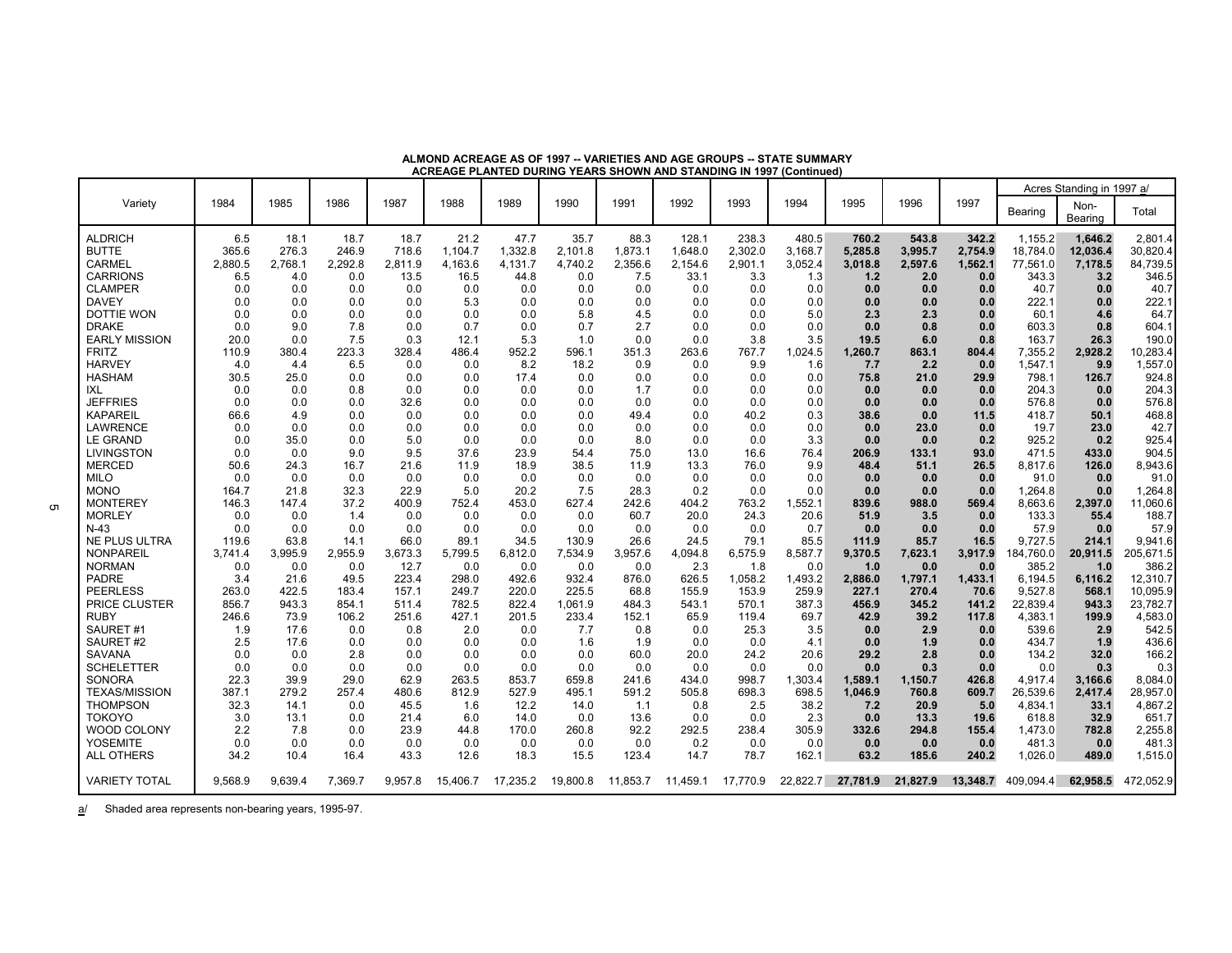| County                 | 1968 &<br>Earlier | 1969    | 1970    | 1971    | 1972    | 1973    | 1974     | 1975    | 1976    | 1977    | 1978    | 1979     | 1980     | 1981     | 1982    | 1983    |
|------------------------|-------------------|---------|---------|---------|---------|---------|----------|---------|---------|---------|---------|----------|----------|----------|---------|---------|
| <b>BUTTE</b>           | 2,631.9           | 412.6   | 504.5   | 90.4    | 305.3   | 462.7   | 752.4    | 352.0   | 339.1   | 53.1    | 327.0   | 586.6    | 1,129.6  | 1.144.9  | 534.5   | 255.6   |
| <b>CALAVERAS</b>       | 17.2              | 0.0     | 6.5     | 0.0     | 0.0     | 0.0     | 0.0      | 0.0     | 0.0     | 0.0     | 0.0     | 0.0      | 3.2      | 0.0      | 0.0     | 0.0     |
| <b>COLUSA</b>          | 1,620.2           | 50.5    | 67.1    | 22.3    | 155.7   | 137.1   | 96.5     | 56.0    | 81.4    | 8.8     | 60.2    | 72.3     | 713.8    | 486.0    | 394.4   | 81.3    |
| <b>CONTRA COSTA</b>    | 6.2               | 0.0     | 0.0     | 0.0     | 0.0     | 0.0     | 0.0      | 0.0     | 0.0     | 0.0     | 0.0     | 0.0      | 0.0      | 0.0      | 0.7     | 0.0     |
| <b>FRESNO</b>          | 351.6             | 39.0    | 108.1   | 141.4   | 330.0   | 768.4   | 1,521.2  | 1,140.2 | 485.3   | 286.7   | 247.7   | 734.6    | 978.8    | 2.042.4  | 837.1   | 256.9   |
| <b>GLENN</b>           | 828.2             | 111.1   | 35.5    | 197.5   | 13.2    | 194.2   | 645.1    | 377.3   | 26.8    | 14.0    | 139.2   | 531.4    | 477.3    | 549.4    | 453.9   | 91.3    |
| <b>KERN</b>            | 123.0             | 383.0   | 1.743.8 | 2,849.8 | 2.207.2 | 1.868.1 | 3.691.4  | 1,299.2 | 307.7   | 95.9    | 454.5   | 1.552.3  | 2.043.8  | 4.935.1  | 1.157.3 | 519.4   |
| <b>KINGS</b>           | 0.0               | 0.0     | 0.0     | 30.2    | 0.0     | 0.0     | 5.4      | 20.5    | 0.1     | 0.0     | 37.5    | 0.0      | 51.2     | 203.2    | 96.4    | 35.0    |
| LAKE                   | 0.5               | 0.0     | 0.0     | 0.0     | 0.0     | 0.0     | 0.0      | 0.0     | 0.0     | 0.0     | 0.2     | 0.0      | 0.0      | 0.0      | 0.0     | 0.0     |
| <b>LOS ANGELES</b>     | 1.0               | 0.0     | 0.0     | 0.0     | 0.0     | 0.0     | 0.0      | 0.0     | 0.0     | 0.0     | 0.0     | 0.0      | 0.0      | 0.0      | 0.0     | 0.0     |
| <b>MADERA</b>          | 1,458.7           | 51.5    | 426.9   | 250.7   | 329.1   | 347.9   | 606.1    | 960.8   | 237.0   | 33.0    | 610.6   | 930.2    | .228.1   | 1,476.4  | 1,456.1 | 328.8   |
| <b>MERCED</b>          | 3,863.7           | 502.0   | 400.2   | 300.4   | 690.2   | 1,268.8 | 939.9    | 1,073.8 | 629.9   | 585.0   | 1,571.5 | 2,702.4  | 2,752.2  | 1,971.8  | 1,107.9 | 437.9   |
| <b>PLACER</b>          | 24.9              | 0.0     | 0.0     | 0.0     | 0.0     | 0.0     | 0.0      | 0.0     | 0.0     | 0.0     | 0.0     | 0.0      | 0.0      | 0.0      | 0.0     | 0.0     |
| <b>RIVERSIDE</b>       | 0.7               | 0.0     | 0.0     | 0.0     | 0.0     | 0.0     | 0.4      | 0.0     | 3.4     | 0.0     | 0.0     | 0.0      | 0.0      | 0.0      | 0.0     | 0.0     |
| <b>SACRAMENTO</b>      | 0.8               | 0.0     | 0.0     | 0.0     | 0.0     | 0.0     | 0.0      | 0.0     | 0.0     | 0.0     | 0.0     | 0.0      | 0.0      | 0.0      | 0.0     | 0.0     |
| <b>SAN BENITO</b>      | 0.3               | 0.0     | 0.0     | 0.0     | 0.0     | 0.0     | 0.0      | 0.0     | 0.0     | 0.0     | 0.0     | 0.0      | 0.0      | 0.0      | 0.0     | 0.0     |
| <b>SAN BERNARDINO</b>  | 0.0               | 0.0     | 0.0     | 0.0     | 0.0     | 0.0     | 0.0      | 0.0     | 0.0     | 0.0     | 0.0     | 0.0      | 0.0      | 0.0      | 0.0     | 17.2    |
| <b>SAN JOAQUIN</b>     | 2,905.5           | 135.0   | 307.3   | 277.7   | 343.6   | 288.3   | 727.0    | 659.3   | 390.5   | 269.9   | 736.1   | 990.7    | 892.0    | 1.116.7  | 399.5   | 345.9   |
| <b>SAN LUIS OBISPO</b> | 1,526.9           | 10.7    | 9.2     | 6.7     | 22.8    | 0.0     | 0.0      | 7.8     | 0.0     | 0.0     | 0.0     | 30.0     | 8.0      | 0.0      | 7.4     | 6.9     |
| <b>SHASTA</b>          | 1.6               | 0.0     | 0.0     | 0.0     | 0.0     | 0.0     | 0.0      | 0.0     | 0.0     | 0.0     | 0.0     | 0.0      | 0.0      | 0.0      | 0.0     | 0.0     |
| SOLANO                 | 212.1             | 0.0     | 18.9    | 4.0     | 3.8     | 0.0     | 21.0     | 20.5    | 0.0     | 3.8     | 3.7     | 0.0      | 0.0      | 3.0      | 19.9    | 0.0     |
| <b>STANISLAUS</b>      | 3,057.3           | 323.9   | 845.1   | 376.0   | 1.036.3 | 1.333.7 | 1,106.7  | 1,043.4 | 768.4   | 936.4   | .824.4  | 2.751.9  | 1.729.8  | 1.852.5  | 1.338.9 | 492.6   |
| <b>SUTTER</b>          | 432.5             | 30.0    | 23.3    | 2.3     | 2.5     | 94.7    | 71.3     | 40.0    | 4.0     | 36.1    | 39.0    | 33.9     | 51.7     | 25.9     | 14.6    | 11.8    |
| <b>TEHAMA</b>          | 236.7             | 0.0     | 9.0     | 0.0     | 67.8    | 170.4   | 11.4     | 96.8    | 0.0     | 21.4    | 1.0     | 33.8     | 363.6    | 510.5    | 411.1   | 58.7    |
| <b>TULARE</b>          | 100.6             | 0.0     | 0.0     | 0.0     | 119.1   | 26.1    | 307.7    | 65.3    | 0.0     | 0.0     | 215.3   | 246.4    | 398.1    | 688.0    | 246.3   | 203.7   |
| <b>YOLO</b>            | 817.7             | 6.4     | 11.5    | 14.8    | 20.3    | 27.9    | 34.2     | 9.0     | 6.1     | 15.5    | 31.4    | 12.9     | 10.2     | 37.3     | 61.6    | 94.7    |
| <b>YUBA</b>            | 214.2             | 0.0     | 28.3    | 1.2     | 0.0     | 62.2    | 41.1     | 92.6    | 0.0     | 18.9    | 7.4     | 2.9      | 0.0      | 10.0     | 3.1     | 0.0     |
| <b>STATE TOTAL</b>     | 20.434.0          | 2,055.7 | 4,545.2 | 4,565.4 | 5,646.9 | 7,050.5 | 10,578.8 | 7,314.5 | 3,279.7 | 2,378.5 | 6,306.7 | 11,212.3 | 12,831.4 | 17,053.1 | 8,540.7 | 3,237.7 |

**1997 NONPAREIL VARIETY ACREAGE SUMMARY BY YEAR PLANTED**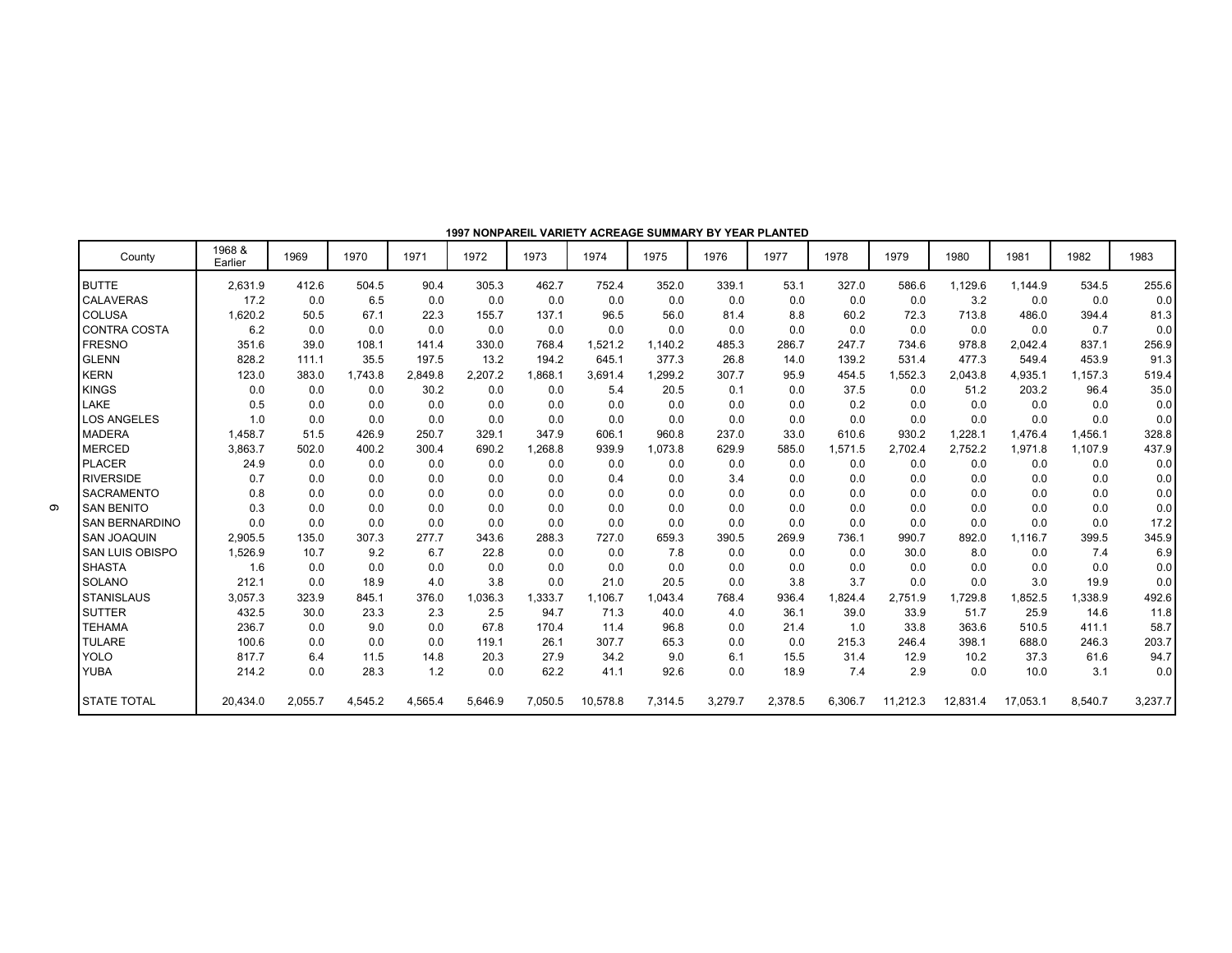|                        | 1984    | 1985    | 1986    | 1987    | 1988    | 1989    | 1990    | 1991    | 1992    | 1993    | 1994    | 1995    | 1996    | 1997    |           | Acres Standing in 1997 a/ |           |
|------------------------|---------|---------|---------|---------|---------|---------|---------|---------|---------|---------|---------|---------|---------|---------|-----------|---------------------------|-----------|
| County                 |         |         |         |         |         |         |         |         |         |         |         |         |         |         | Bearing   | Non-Bearing               | Total     |
| <b>BUTTE</b>           | 148.9   | 482.6   | 213.4   | 126.9   | 236.5   | 98.5    | 326.5   | 141.9   | 470.9   | 396.6   | 572.1   | 700.4   | 1,166.7 | 333.8   | 13,097.0  | 2,200.9                   | 15,297.9  |
| <b>CALAVERAS</b>       | 0.0     | 0.0     | 0.0     | 0.0     | 0.0     | 0.0     | 0.0     | 0.0     | 0.0     | 0.0     | 0.0     | 0.0     | 0.0     | 0.0     | 26.9      | 0.0                       | 26.9      |
| COLUSA                 | 69.7    | 60.6    | 102.8   | 6.1     | 227.8   | 283.2   | 249.1   | 57.6    | 33.1    | 39.0    | 204.8   | 113.5   | 56.1    | 40.0    | 5,437.4   | 209.6                     | 5,647.0   |
| <b>CONTRA COSTA</b>    | 9.3     | 0.0     | 0.0     | 0.0     | 0.0     | 0.0     | 0.0     | 0.0     | 1.5     | 0.0     | 0.0     | 0.0     | 0.4     | 0.0     | 17.7      | 0.4                       | 18.1      |
| <b>FRESNO</b>          | 351.9   | 705.8   | 646.5   | 691.9   | 1,322.7 | 849.4   | 1,944.6 | 378.9   | 477.8   | 982.8   | 1,086.4 | 1,033.6 | 535.2   | 542.9   | 19,708.1  | 2,111.7                   | 21,819.8  |
| <b>GLENN</b>           | 222.2   | 138.5   | 0.0     | 58.7    | 378.6   | 458.1   | 411.0   | 127.8   | 190.4   | 174.9   | 822.4   | 899.7   | 506.3   | 66.7    | 7.668.0   | 1,472.7                   | 9,140.7   |
| <b>KERN</b>            | 295.9   | 426.5   | 365.6   | 490.7   | 872.1   | 2.124.9 | 1,604.0 | 529.3   | 310.3   | 1.918.8 | 2,031.2 | 2,405.1 | 1,677.5 | 894.1   | 36,200.8  | 4,976.7                   | 41,177.5  |
| <b>KINGS</b>           | 0.0     | 1.3     | 51.0    | 9.5     | 11.5    | 37.6    | 10.5    | 239.8   | 0.0     | 29.8    | 39.0    | 28.9    | 8.0     | 0.0     | 909.5     | 36.9                      | 946.4     |
| LAKE                   | 0.0     | 0.0     | 0.0     | 0.0     | 0.0     | 0.0     | 0.0     | 0.0     | 0.0     | 0.0     | 0.0     | 0.0     | 0.0     | 0.0     | 0.7       | 0.0                       | 0.7       |
| <b>LOS ANGELES</b>     | 0.0     | 0.0     | 0.0     | 0.0     | 0.0     | 0.0     | 0.0     | 0.0     | 0.0     | 0.0     | 0.0     | 0.0     | 0.0     | 0.0     | 1.0       | 0.0                       | 1.0       |
| <b>MADERA</b>          | 654.7   | 645.0   | 412.0   | 331.8   | 411.9   | 642.8   | 363.9   | 345.7   | 119.0   | 308.5   | 338.4   | 741.5   | 513.0   | 113.3   | 15,305.6  | 1,367.8                   | 16,673.4  |
| <b>MERCED</b>          | 860.2   | 543.6   | 361.4   | 704.4   | 600.7   | 1,115.0 | 1,131.9 | 823.0   | 916.2   | 862.2   | 1,539.5 | 1,021.6 | 672.3   | 438.2   | 30,255.7  | 2,132.1                   | 32,387.8  |
| <b>PLACER</b>          | 0.0     | 0.0     | 0.0     | 0.0     | 0.0     | 0.0     | 0.0     | 0.0     | 0.0     | 0.0     | 0.0     | 0.0     | 0.0     | 0.0     | 24.9      | 0.0                       | 24.9      |
| <b>RIVERSIDE</b>       | 0.0     | 0.0     | 0.0     | 0.0     | 0.0     | 0.3     | 0.0     | 0.0     | 0.0     | 0.0     | 0.0     | 0.0     | 0.0     | 0.0     | 4.8       | 0.0                       | 4.8       |
| <b>SACRAMENTO</b>      | 0.0     | 0.0     | 54.4    | 0.0     | 0.0     | 0.0     | 0.0     | 0.0     | 0.0     | 0.0     | 0.0     | 0.0     | 0.0     | 0.0     | 55.2      | 0.0                       | 55.2      |
| <b>SAN BENITO</b>      | 0.0     | 0.0     | 0.0     | 0.0     | 0.0     | 0.0     | 0.0     | 0.0     | 0.0     | 0.0     | 0.0     | 0.0     | 0.0     | 0.0     | 0.3       | 0.0                       | 0.3       |
| <b>SAN BERNARDINO</b>  | 0.0     | 0.0     | 0.0     | 0.0     | 0.0     | 0.0     | 0.0     | 0.0     | 0.0     | 0.0     | 0.0     | 0.0     | 0.0     | 0.0     | 17.2      | 0.0                       | 17.2      |
| <b>SAN JOAQUIN</b>     | 266.9   | 250.0   | 266.2   | 347.9   | 388.2   | 278.1   | 356.5   | 198.1   | 521.0   | 523.1   | 438.4   | 594.3   | 758.8   | 329.3   | 14,619.4  | 1,682.4                   | 16,301.8  |
| <b>SAN LUIS OBISPO</b> | 0.0     | 0.0     | 0.0     | 0.0     | 0.0     | 0.0     | 0.0     | 0.0     | 0.0     | 0.0     | 0.0     | 0.1     | 0.0     | 0.0     | 1,636.4   | 0.1                       | 1,636.5   |
| <b>SHASTA</b>          | 0.0     | 0.0     | 0.0     | 0.0     | 0.0     | 0.0     | 0.0     | 0.0     | 0.0     | 0.0     | 0.0     | 0.0     | 0.0     | 0.0     | 1.6       | 0.0                       | 1.6       |
| SOLANO                 | 0.0     | 0.0     | 0.0     | 0.0     | 0.2     | 9.5     | 3.9     | 0.0     | 0.0     | 0.0     | 11.5    | 42.7    | 18.7    | 11.4    | 335.8     | 72.8                      | 408.6     |
| <b>STANISLAUS</b>      | 679.9   | 661.5   | 394.1   | 605.1   | 1,012.3 | 699.6   | 846.4   | 810.4   | 711.1   | 1.046.6 | .206.9  | 1.284.7 | 1,050.9 | 803.1   | 29,491.2  | 3,138.7                   | 32,629.9  |
| <b>SUTTER</b>          | 36.7    | 0.0     | 10.6    | 10.7    | 26.3    | 20.6    | 0.7     | 24.7    | 1.7     | 10.1    | 53.2    | 56.5    | 42.0    | 1.5     | 1,108.9   | 100.0                     | 1,208.9   |
| <b>TEHAMA</b>          | 0.0     | 38.4    | 47.7    | 202.6   | 62.7    | 99.3    | 108.6   | 149.6   | 4.8     | 131.0   | 84.5    | 179.7   | 119.8   | 41.8    | 2,921.4   | 341.3                     | 3,262.7   |
| <b>TULARE</b>          | 133.4   | 35.0    | 2.8     | 56.8    | 199.4   | 78.5    | 164.5   | 91.9    | 315.8   | 120.8   | 137.9   | 209.7   | 275.6   | 202.5   | 3,953.4   | 687.8                     | 4,641.2   |
| <b>YOLO</b>            | 11.5    | 7.1     | 27.4    | 22.6    | 30.7    | 16.5    | 12.2    | 11.9    | 21.2    | 31.7    | 21.5    | 58.5    | 133.1   | 99.3    | 1,425.8   | 290.9                     | 1,716.7   |
| <b>YUBA</b>            | 0.2     | 0.0     | 0.0     | 7.6     | 17.9    | 0.1     | 0.6     | 27.0    | 0.0     | 0.0     | 0.0     | 0.0     | 88.7    | 0.0     | 535.3     | 88.7                      | 624.0     |
| <b>STATE TOTAL</b>     | 3.741.4 | 3.995.9 | 2.955.9 | 3.673.3 | 5.799.5 | 6.812.0 | 7,534.9 | 3.957.6 | 4.094.8 | 6.575.9 | 8.587.7 | 9.370.5 | 7.623.1 | 3.917.9 | 184.760.0 | 20.911.5                  | 205.671.5 |

**1997 NONPAREIL VARIETY ACREAGE SUMMARY BY YEAR PLANTED (Continued)**

a/ Shaded area represents non-bearing years, 1995-97.

 $\overline{\phantom{a}}$